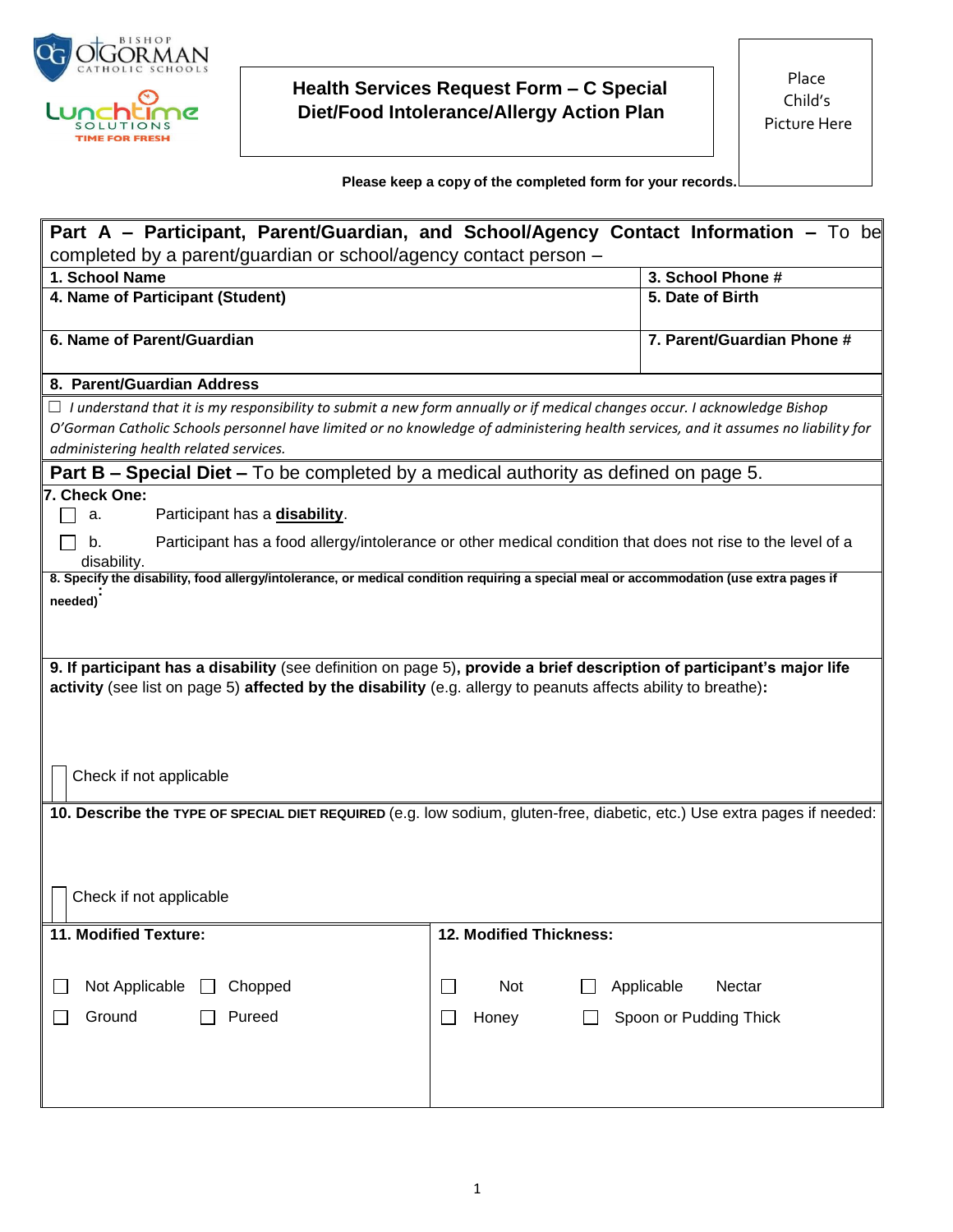| 13. Special Feeding Equipment (large handled spoon, sippy cup, etc.):                                                               |                  |                                          |                         |          |  |
|-------------------------------------------------------------------------------------------------------------------------------------|------------------|------------------------------------------|-------------------------|----------|--|
|                                                                                                                                     |                  |                                          |                         |          |  |
| Check if not applicable                                                                                                             |                  |                                          |                         |          |  |
| 14. Foods to be omitted and substituted: (List specific foods to be omitted and suggested substitutions. You                        |                  |                                          |                         |          |  |
| may sign and attach a sheet with additional information as needed.)                                                                 |                  |                                          |                         |          |  |
| $\Box$ Check if not applicable                                                                                                      |                  |                                          |                         |          |  |
| A. Foods To Be Omitted                                                                                                              |                  | B. Food Allergy with Risk of Anaphylaxis |                         |          |  |
|                                                                                                                                     |                  |                                          |                         |          |  |
|                                                                                                                                     |                  |                                          |                         |          |  |
|                                                                                                                                     |                  |                                          |                         |          |  |
|                                                                                                                                     |                  |                                          |                         |          |  |
| <b>Suggested Substitutions for A.</b>                                                                                               |                  | <b>Suggested Substitutions for B.</b>    |                         |          |  |
|                                                                                                                                     |                  |                                          |                         |          |  |
|                                                                                                                                     |                  |                                          |                         |          |  |
| IMPORTANT: For a participant who does not have a recognized disability, the only fluid milk substitutions allowed by                |                  |                                          |                         |          |  |
| USDA are: (1) lactose-free fluid cow's milk or (2) a non-dairy beverage with a nutrition profile equivalent to cow's milk as        |                  |                                          |                         |          |  |
| specified in federal regulations. Currently the only beverages meeting these specifications are certain brands of soy milk.         |                  |                                          |                         |          |  |
| 15. SYMPTOMS - (Check appropriate action/medication for each category of symptoms):                                                 |                  |                                          |                         |          |  |
| $\Box$ Asthma (high risk for severe reaction)                                                                                       |                  | Other Medical Concerns: ______________   |                         |          |  |
| <b>Type of Symptom</b>                                                                                                              |                  | <b>Give Checked Medication*</b>          |                         |          |  |
| If a food allergen has been ingested, but no symptoms:                                                                              |                  | $\Box$ Epinephrine                       | $\Box$ Antihistamine    |          |  |
| Mouth: Itching, tingling, or swelling of lips tongue, mouth                                                                         |                  | $\Box$ Epinephrine                       | $\Box$ Antihistamine    |          |  |
| Skin: Hives, itchy rash, swelling of the face or extremities                                                                        |                  | $\Box$ Epinephrine                       | $\Box$ Antihistamine    |          |  |
| Gut: Nausea, abdominal cramps, vomiting, diarrhea                                                                                   |                  | $\Box$ Epinephrine                       | $\Box$ Antihistamine    |          |  |
| Throat*: Tightening of throat, hoarseness, hacking cough                                                                            |                  | $\Box$ Epinephrine                       | $\Box$ Antihistamine    |          |  |
| Heart*: Weak or thread pulse, low blood pressure, fainting, pale, blueness<br>$\Box$ Epinephrine<br>$\Box$ Antihistamine            |                  |                                          |                         |          |  |
| Lung*: Shortness of breath, repetitive coughing, wheezing                                                                           |                  | $\Box$ Epinephrine                       | $\Box$<br>Antihistamine |          |  |
| Other*:                                                                                                                             |                  | $\Box$ Epinephrine                       | $\Box$ Antihistamine    |          |  |
| If reaction is progressing (several of the above areas affected), give:                                                             |                  | $\Box$ Epinephrine                       | $\Box$ Antihistamine    |          |  |
| * Potentially life threatening                                                                                                      |                  |                                          |                         |          |  |
| 16. WHAT TO DO: Follow the directed medication and dosage prescribed by physician.                                                  |                  |                                          |                         |          |  |
| $\Box$ Epipen (0.3 mg)<br>INJECT EPINEPHRINE IN THIGH USING: $\Box$ Epipen Jr (0.15 mg)<br>a)                                       |                  |                                          |                         |          |  |
| b)<br>Other: give<br>c)<br>d)                                                                                                       |                  |                                          |                         |          |  |
| CALL 911 or RESCUE SQUAD (BEFORE CALLING CONTACTS)                                                                                  |                  |                                          |                         |          |  |
| e) CONTACT FAMILY EMERGENCY NUMBERS                                                                                                 |                  |                                          |                         |          |  |
| <b>COMMENTS/ADDITIONAL INSTRUCTIONS</b><br>f)                                                                                       |                  |                                          |                         |          |  |
| I certify that the above-named child needs special meals prepared as described above because of the child's disability / diagnosis. |                  |                                          |                         |          |  |
| Only a physician licensed under SDCL 36-4 may sign the special diet prescription.                                                   |                  |                                          |                         |          |  |
| Medical Facility: New York Changes and Medical Facility:                                                                            |                  |                                          |                         |          |  |
| 17. Signature of Preparer                                                                                                           | 18. Printed Name |                                          | 19. Telephone Number    | 20. Date |  |
|                                                                                                                                     |                  |                                          |                         |          |  |
| 21. Signature of Medical Authority                                                                                                  | 22. Printed Name | 23. Title                                |                         |          |  |
|                                                                                                                                     |                  |                                          |                         |          |  |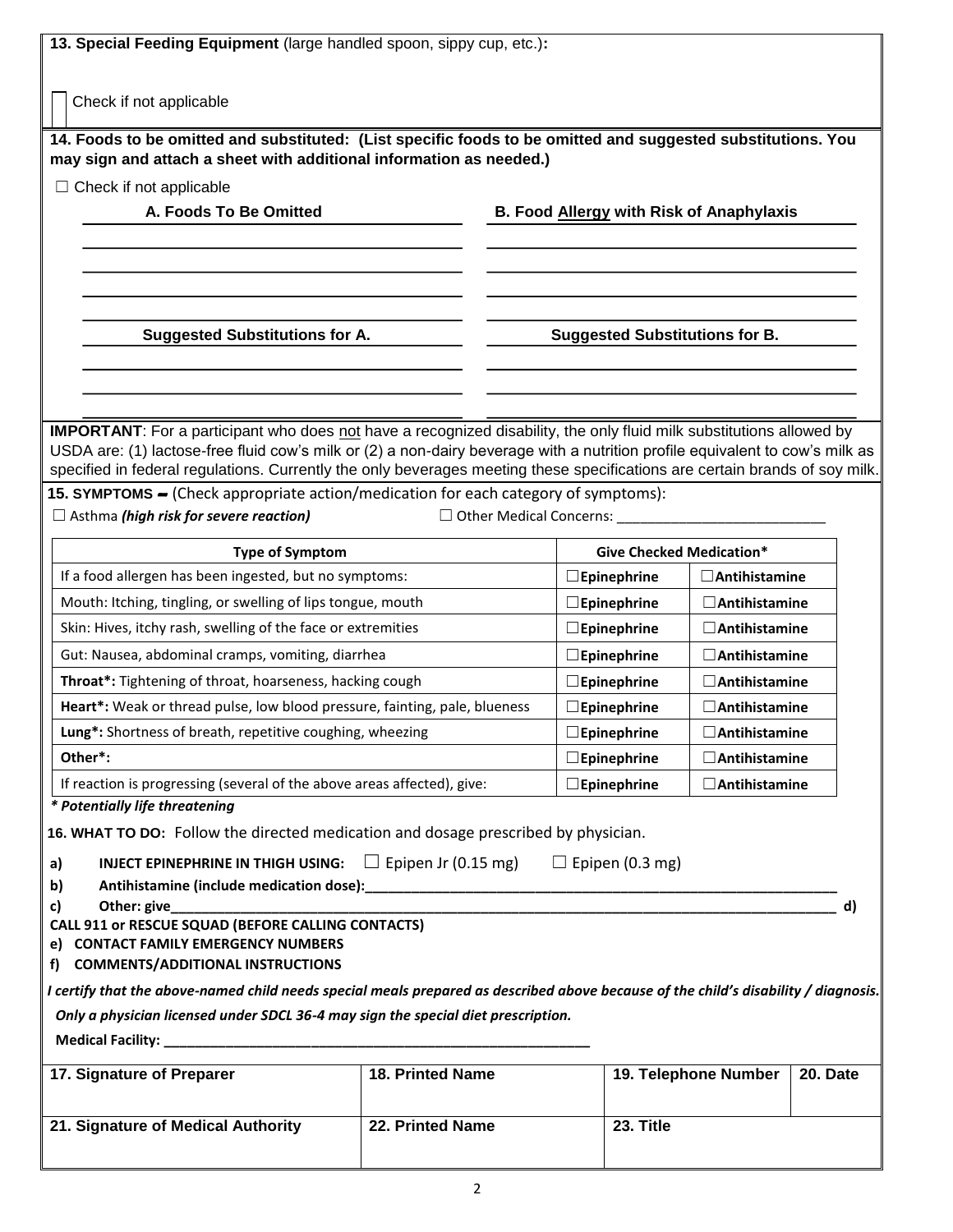| <b>Part C – Parent/Guardian Permission –</b> To be completed by a parent/guardian                                                                                                                                                                                                                                                                                                                                                          |           |
|--------------------------------------------------------------------------------------------------------------------------------------------------------------------------------------------------------------------------------------------------------------------------------------------------------------------------------------------------------------------------------------------------------------------------------------------|-----------|
| $\ $ give permission for school/agency personnel responsible for implementing my child's special diet to discuss my child's<br>special dietary accommodations with any appropriate school/agency staff and to follow the special diet for my child's<br>school/agency meals. I also give permission for my child's medical authority to further clarify the special diet on this form if<br>requested to do so by school/agency personnel. |           |
| 24. Parent/Guardian Signature:                                                                                                                                                                                                                                                                                                                                                                                                             | 25. Date: |
| Part D – Request Substitution for Fluid Cow's Milk due to Lactose Intolerance, Allergy, Vegan<br>Diet, Religious, Cultural, or Ethical Reasons – To be completed by parent/guardian.<br>26. Instead of fluid cow's milk, please provide the individual named in Part A of this form with the following substitute<br>(check ONE):                                                                                                          |           |
| Lactose-free cow's milk<br>Non-dairy beverage with a nutrient profile equivalent to fluid cow's milk per federal regulations                                                                                                                                                                                                                                                                                                               |           |
| 27. Parent/Guardian Signature:                                                                                                                                                                                                                                                                                                                                                                                                             | 28. Date: |
|                                                                                                                                                                                                                                                                                                                                                                                                                                            |           |

The U.S. Department of Agriculture prohibits discrimination against its customers, employees, and applicants for employment on the bases of race, color, national origin, age, disability, sex, gender identity, religion, reprisal, and where applicable, political beliefs, marital status, familial or parental status, sexual orientation, or all or part of an individual's income is derived from any public assistance program, or protected genetic information in employment or in any program or activity conducted or funded by the Department. (Not all bases will apply to all programs and/or employment activities.) If you wish to file a Civil Rights program complaint of discrimination, complete the [USDA Program Discrimination Complaint Form](http://www.ocio.usda.gov/sites/default/files/docs/2012/Complain_combined_6_8_12.pdf) [f](http://www.ocio.usda.gov/sites/default/files/docs/2012/Complain_combined_6_8_12.pdf)ound online at [http://www.ascr.usda.gov/complaint\\_filing\\_cust.html](http://www.ascr.usda.gov/complaint_filing_cust.html) [,](http://www.ascr.usda.gov/complaint_filing_cust.html) or at any USDA office, or call (866) 632-9992 to request the form. You may also write a letter containing all of the information requested in the form. Send your completed complaint form or letter to us by mail at U.S. Department of Agriculture, Director, Office of Adjudication, 1400 Independence Avenue, S.W., Washington, D.C. 20250-9410, by fax (202) 690-7442 or email at program.intake@usda.gov. Individuals who are deaf, hard of hearing, or have speech disabilities may contact USDA through the Federal Relay Service at (800) 877-8339; or (800) 845-6136 (Spanish). USDA is an equal opportunity provider and employer.

As stated above, all protected bases do not apply to all programs, the *first six protected bases of race, color, national origin, age, disability and sex are the six protected bases for applicants and recipients of the Child Nutrition Programs.*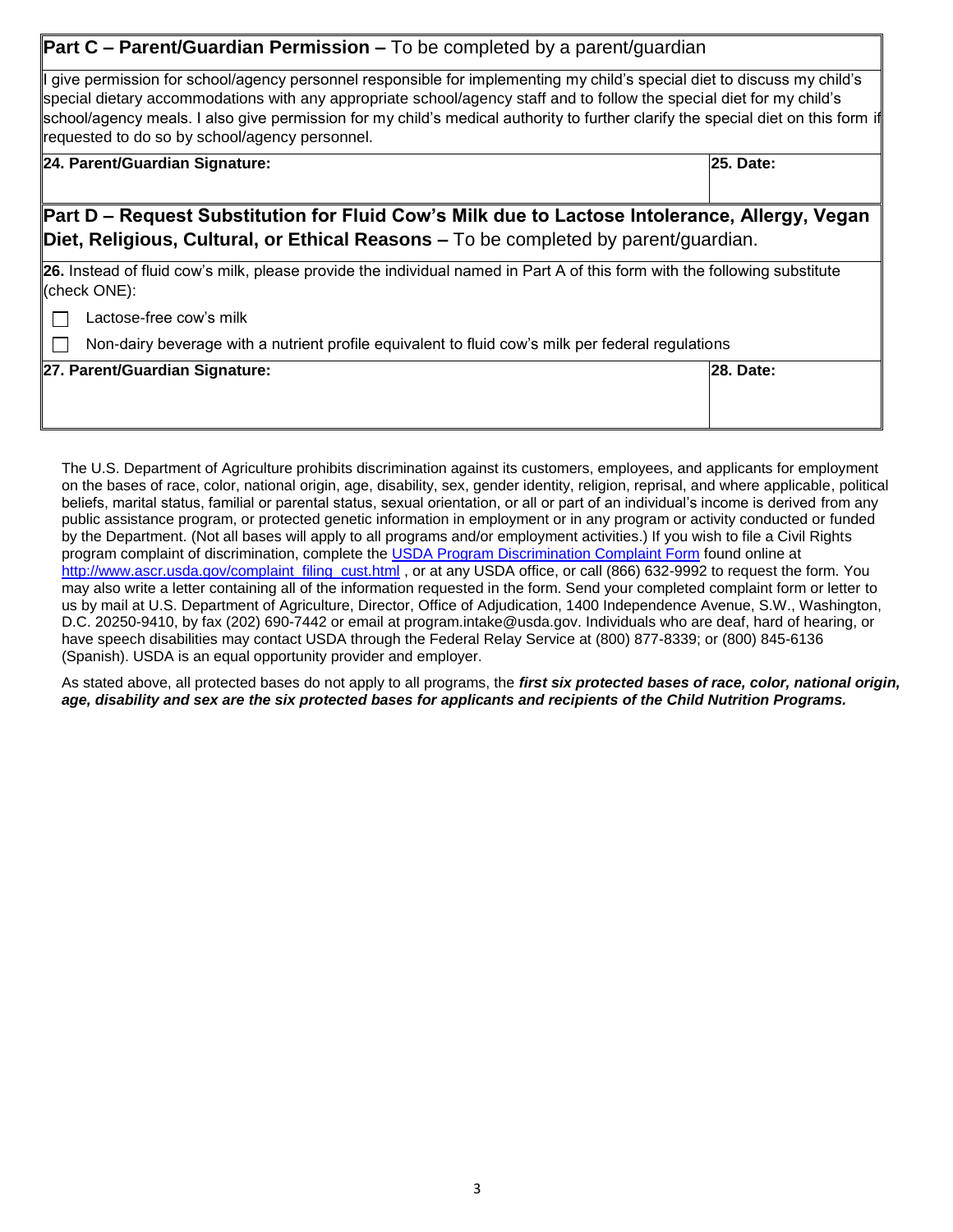# **SPECIAL DIET FORM**

**Important!** Select the applicable meal modification category from the three listed below. Then, carefully read and follow the procedures for that category. The school/agency will return incomplete Medical Statements to the parent/guardian. **It is recommended that you keep a copy of the completed form.** If you have any questions about this form, contact the school/agency.

**Definitions:** An 'agency' on USDA Child Nutrition Programs might be a school, child care center, adult day care center, child care home, sponsoring organization, or institution. A 'participant' on USDA Child Nutrition Programs would be a student, child, or adult (in a day care setting) who receives meals at an agency.

**Note to Parent/Guardian/Participant**: As stipulated in FNS Instruction 783, Rev. 2, Section V Cooperation: When implementing the guidelines of this instruction, food service personnel should work closely with the parent(s) / guardian(s) / participant or responsible family member(s) and with all other medical and community personnel who are responsible for the health, well-being and education of a participant with a disability that affects the diet to ensure that reasonable accommodations are made to allow the individual's participation in the meal service.

## **1. Special Diet Order due to a disability:**



- A school/agency is required to provide a special diet prescribed by a licensed physician to accommodate a participant's disability. See the 'Definition of Disability' on the back of this form.
- Part B of this form must be completed by a licensed physician (MD or DO).
- Parts A and C of this form must also be completed before the school/agency can provide a special diet.

The special diet required for a disability will continue until a licensed physician requests that the modification be changed or stopped.

It is strongly recommended that a licensed physician annually update the special diet order.

## **2. Special Diet Request due to a food allergy, food intolerance or other medical condition that does not rise to the level of a disability:**

- A school/agency has the option to provide a special diet requested by a recognized medical authority due to a food allergy, food intolerance or other medical condition that does not rise to the level of a disability.
- Part B of this form must be completed by a medical authority who is a licensed physician (MD or DO), physician's assistant (PA), Certified Nurse Practitioner (CNP), Certified Nurse Midwife (CNM), Registered Dietitian (RD), and Licensed Nutritionist (LN).
- For questions about recognized medical authorities, contact the school/agency.
- Parts A and C of this form must also be completed before the school/agency can provide a requested special diet (determined on a case by case basis).
- If provided, the requested special diet will continue until a recognized medical authority requests that the modification be changed or stopped.
- It is strongly recommended that a recognized medical authority annually update the special diet request.

#### **3. Substitution for fluid cow's milk due to lactose intolerance, allergy, vegan diet, religious, ethical, or cultural reasons:**



- A school/agency has the option to make a substitution for fluid cow's milk that is requested by a parent/guardian, but is not prescribed by a medical authority.
- Parts A and D on this form must be completed before the school/agency can make a substitution for fluid cow's milk.
- If a school/agency chooses to provide such a substitution, they will continue until a parent/guardian requests that the substitution be changed or stopped.

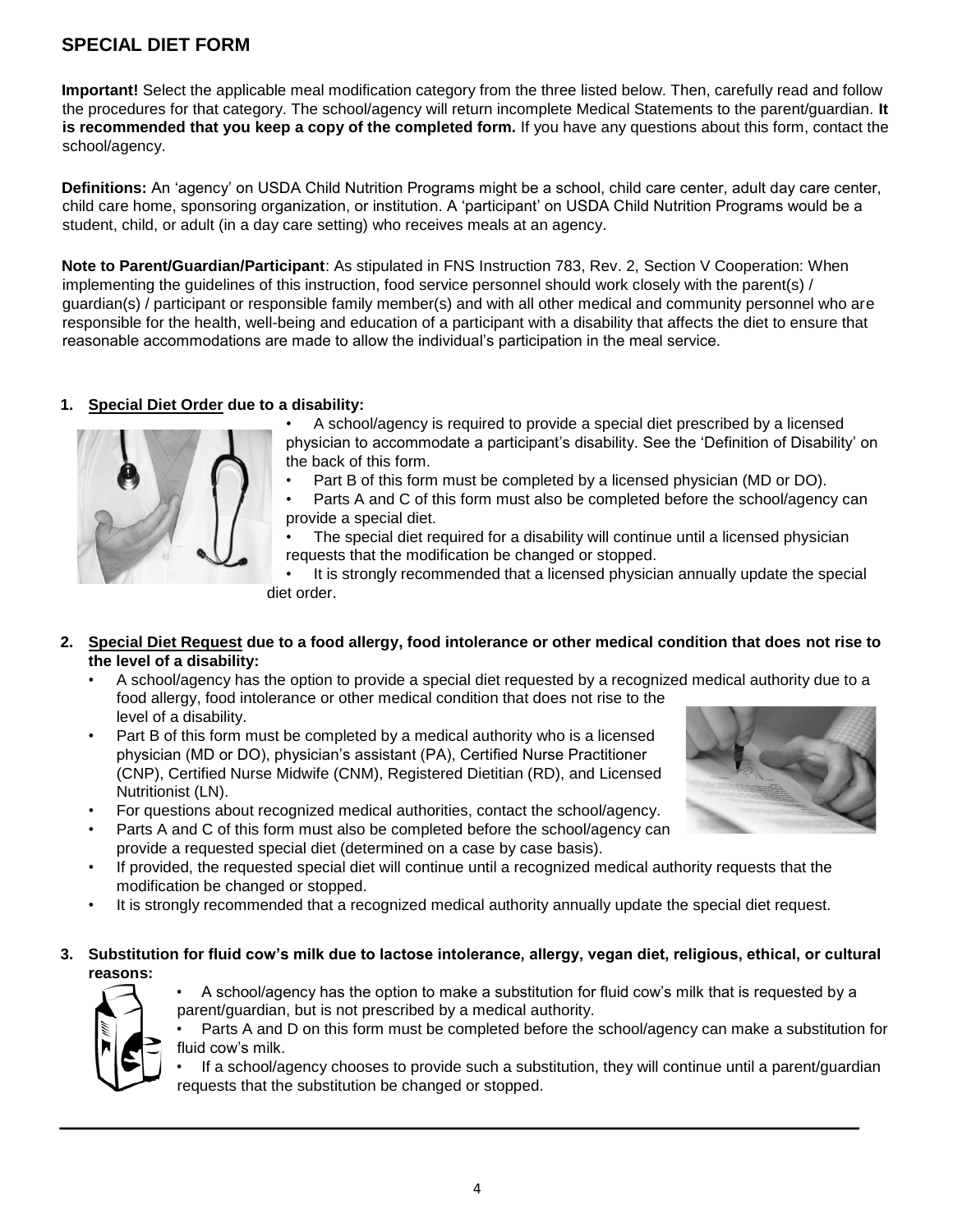#### **42 USC § 12102 – DEFINITION OF DISABILITY**

#### **(1) Disability**

The term "disability" means, with respect to an individual—

**(A)** a physical or mental impairment that substantially limits one or more major life activities of such individual;



- **(B)** a record of such an impairment; or
- **(C)** being regarded as having such an impairment (as described in paragraph (3)).

## **(2) Major life activities (A) In general**

For purposes of paragraph (1), major life activities include, but are not limited to: caring for oneself, performing manual tasks, seeing, hearing, eating, sleeping, walking, standing, lifting, bending, speaking, breathing, learning, reading, concentrating, thinking, communicating, and working.

## **(B) Major bodily functions**

For purposes of paragraph (1), a major life activity also includes the operation of a major bodily function, including but not limited to: functions of the immune system, normal cell growth, digestive, bowel, bladder, neurological, brain, respiratory, circulatory, endocrine, and reproductive functions.

## **(3) Regarded as having such an impairment** For

purposes of paragraph (1)(C):

- **(A)** An individual meets the requirement of "being regarded as having such an impairment" if the individual establishes that he or she has been subjected to an action prohibited under this chapter because of an actual or perceived physical or mental impairment whether or not the impairment limits or is perceived to limit a major life activity.
- **(B)** Paragraph (1)(C) shall not apply to impairments that are transitory and minor. A transitory impairment is an impairment with an actual or expected duration of 6 months or less.

**Definition of Recognized Medical Authority** (per SDCL 36-2-2 and the Dietetics and Nutrition Practice Act, 3610B)

The State of South Dakota recognizes the following as medical authorities in relation to non-required **"Special Diet Requests:"**

Medical Doctors (MD) Doctors of Osteopathy (DO) Physician Assistants (PA) Certified Nurse Practitioners (CNP) Certified Nurse Midwives (CNM) Registered Dietitians (RD) Licensed Nutritionists (LN)